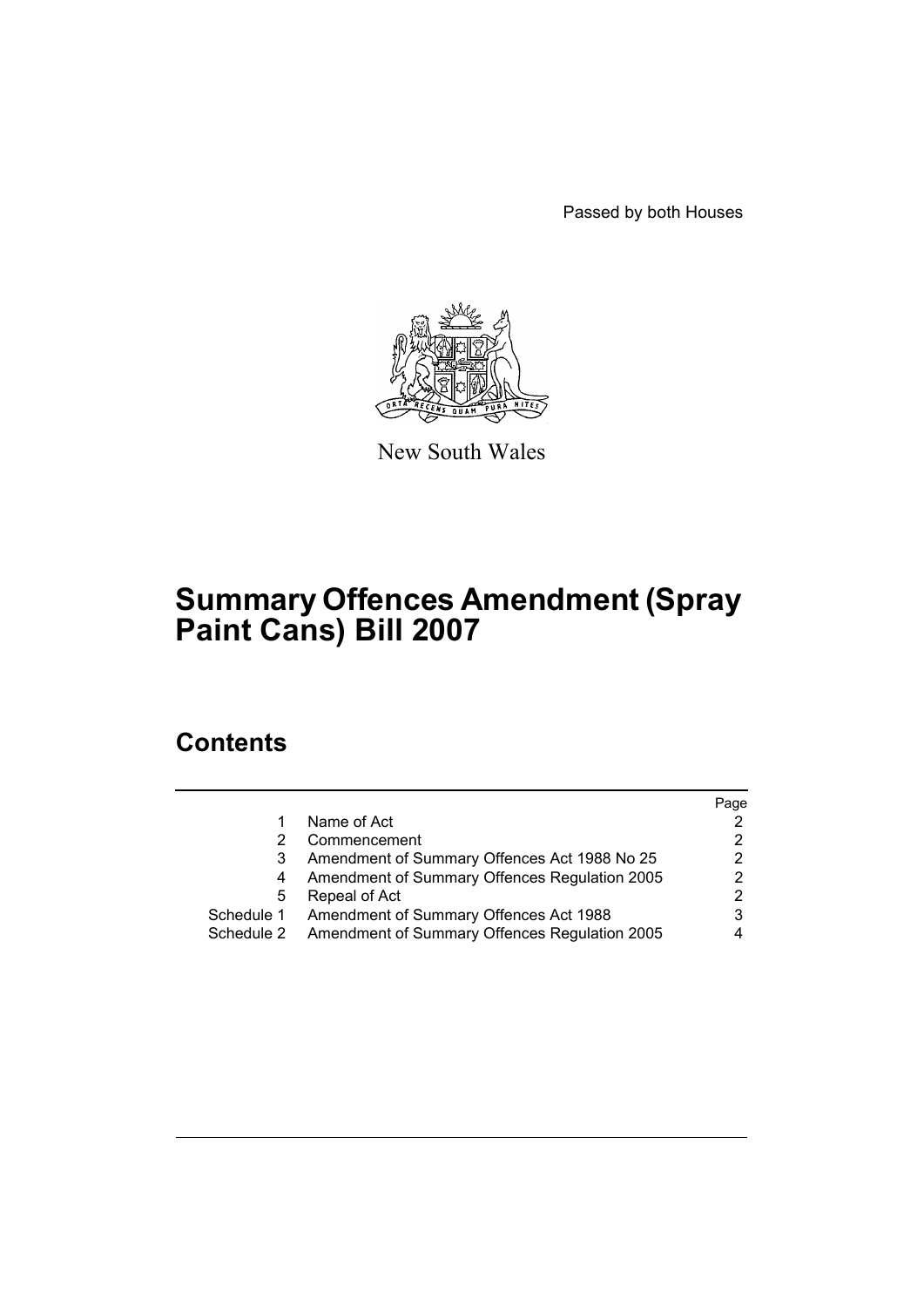*I certify that this public bill, which originated in the Legislative Assembly, has finally passed the Legislative Council and the Legislative Assembly of New South Wales.*

> *Clerk of the Legislative Assembly. Legislative Assembly, Sydney, , 2007*



New South Wales

## **Summary Offences Amendment (Spray Paint Cans) Bill 2007**

Act No , 2007

An Act to amend the *Summary Offences Act 1988* and the *Summary Offences Regulation 2005* to provide for the confiscation of spray paint cans from minors in public places.

*I have examined this bill and find it to correspond in all respects with the bill as finally passed by both Houses.*

*Assistant Speaker of the Legislative Assembly.*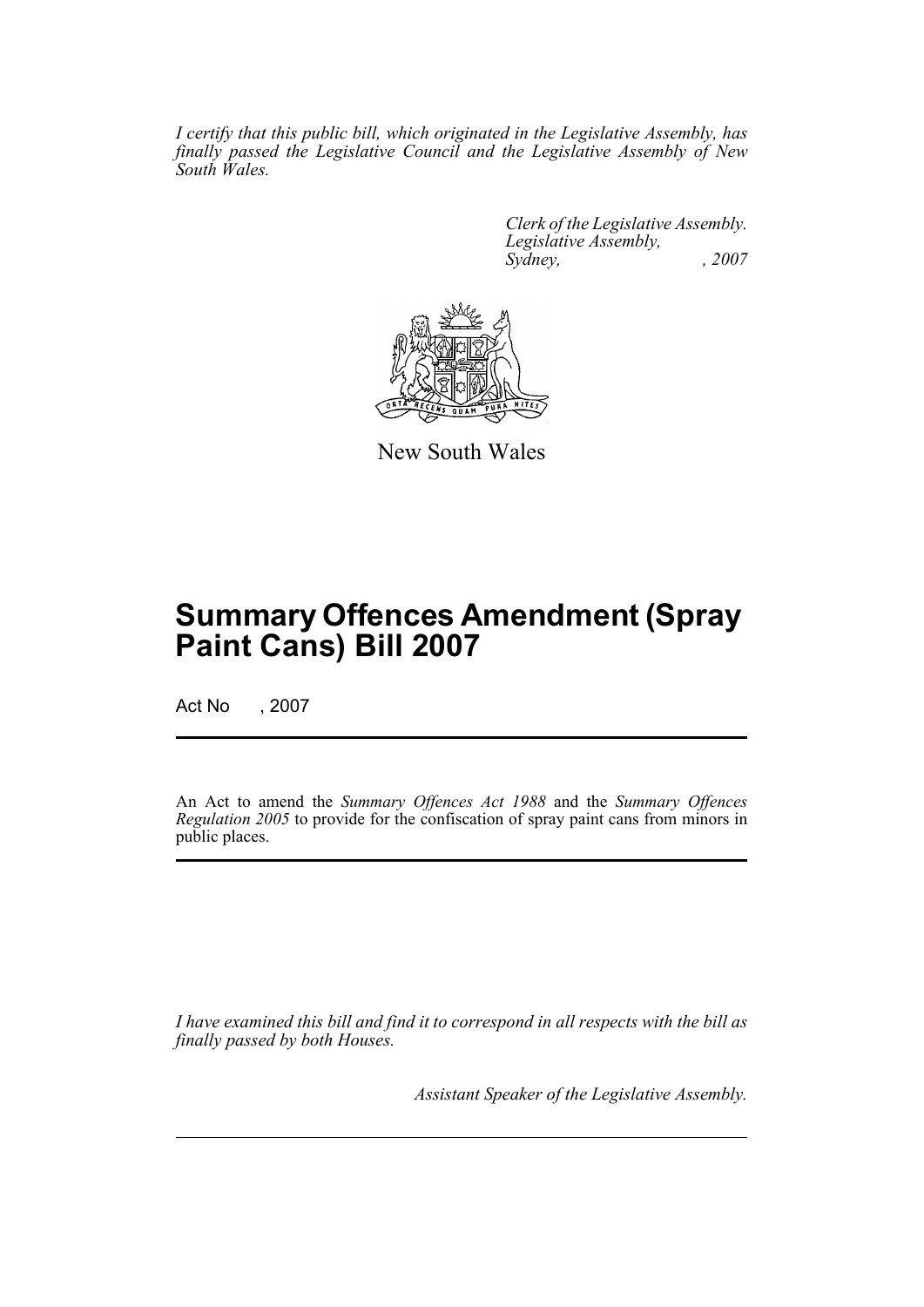#### <span id="page-2-0"></span>**The Legislature of New South Wales enacts:**

#### **1 Name of Act**

This Act is the *Summary Offences Amendment (Spray Paint Cans) Act 2007*.

#### <span id="page-2-1"></span>**2 Commencement**

This Act commences on the date of assent to this Act.

#### <span id="page-2-2"></span>**3 Amendment of Summary Offences Act 1988 No 25**

The *Summary Offences Act 1988* is amended as set out in Schedule 1.

#### <span id="page-2-3"></span>**4 Amendment of Summary Offences Regulation 2005**

The *Summary Offences Regulation 2005* is amended as set out in Schedule 2.

#### <span id="page-2-4"></span>**5 Repeal of Act**

- (1) This Act is repealed on the day following the day on which this Act commences.
- (2) The repeal of this Act does not, because of the operation of section 30 of the *Interpretation Act 1987*, affect any amendment made by this Act.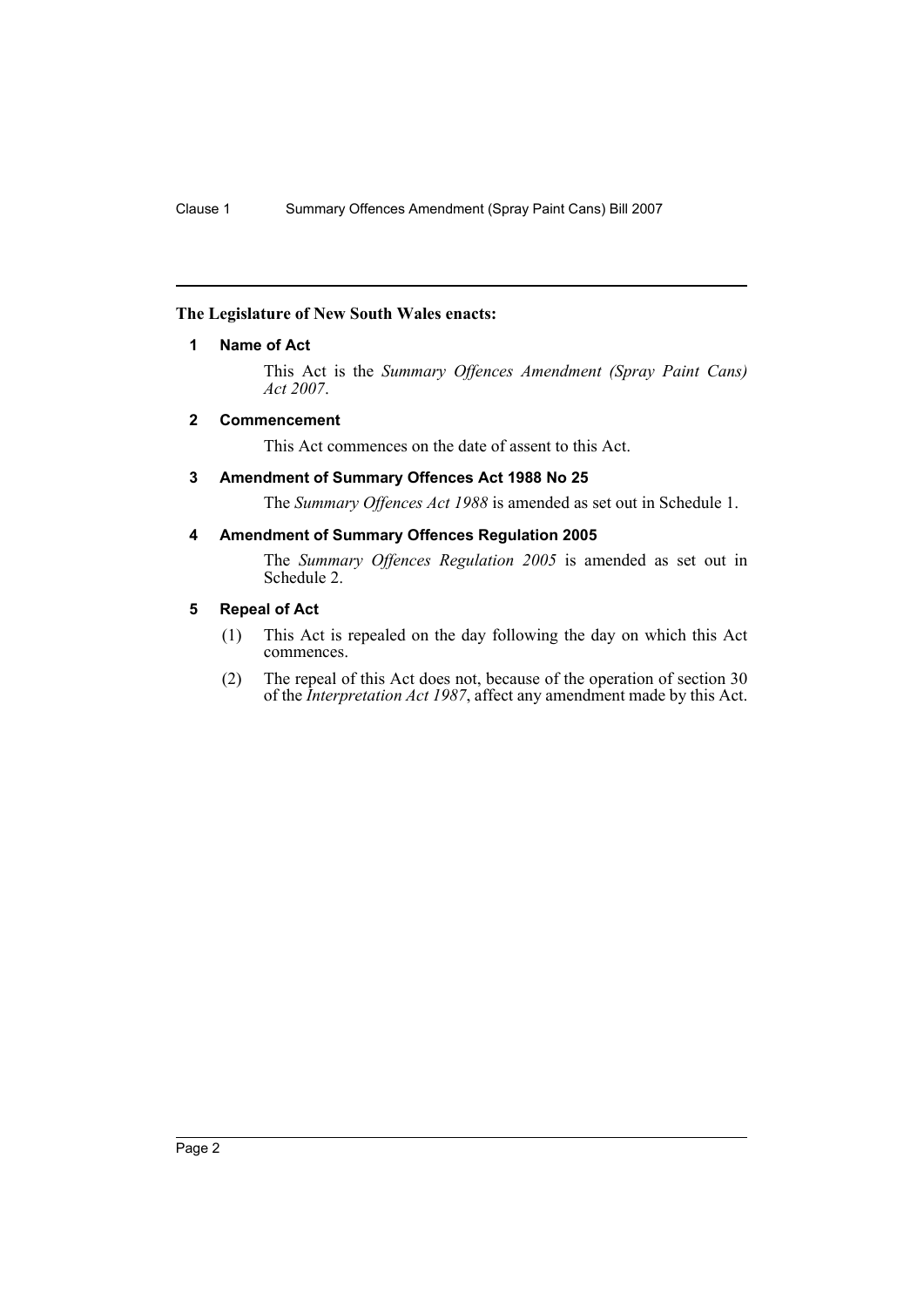Amendment of Summary Offences Act 1988 Schedule 1

## <span id="page-3-0"></span>**Schedule 1 Amendment of Summary Offences Act 1988**

(Section 3)

**[1] Section 3 Definitions**

Insert in alphabetical order in section 3 (1):

*spray paint can* means a spray can that contains spray paint.

**[2] Section 10C Sale of spray paint cans to persons under 18**

Omit section 10C (7).

**[3] Section 10D Unsecured display by retailers of spray paint cans** Omit the definition of *spray paint can* from section 10D (5).

#### **[4] Section 10E**

Insert after section 10D:

#### **10E Confiscation of spray paint cans from minors**

- (1) A police officer may seize a spray paint can in the possession of a person in a public place if the officer suspects on reasonable grounds that the person is under the age of 18 years, unless the person satisfies the officer that the person has the spray paint can in his or her possession for a purpose that is not unlawful.
- (2) A spray paint can may be seized from a person under this section whether or not the person has been or is to be charged with any offence in connection with the person's possession of the spray paint can.
- (3) A spray paint can seized under this section is forfeited to the Crown.
- (4) The regulations may make provision for or with respect to:
	- (a) the procedure to be followed as regards the seizure of spray paint cans under this section and the procedure to be followed after their seizure, and
	- (b) without limiting paragraph (a), prescribing the circumstances in which and the procedure by which spray paint cans seized under this section are to be returned and providing for the jurisdiction of a court to order their return.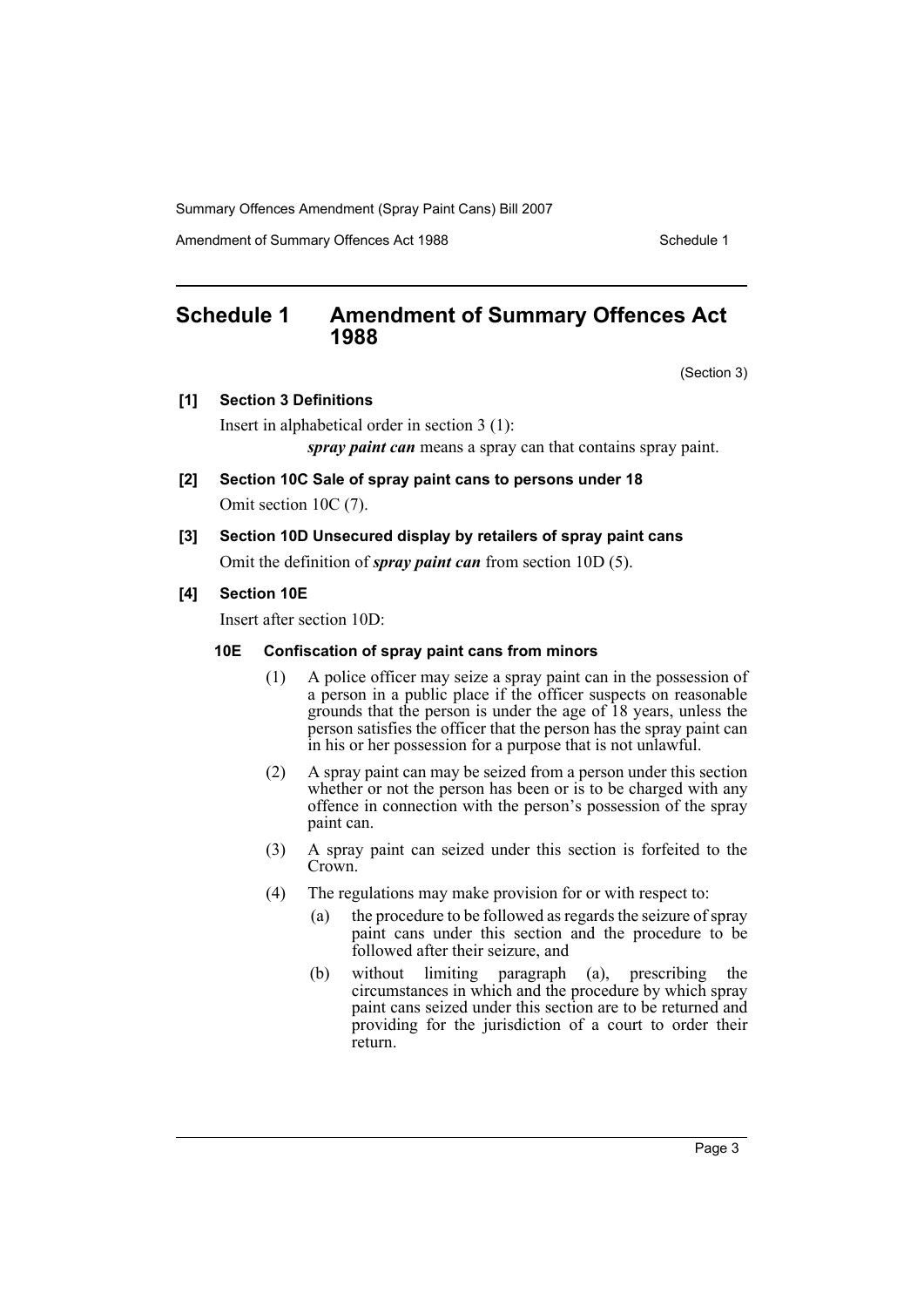Schedule 2 Amendment of Summary Offences Regulation 2005

### <span id="page-4-0"></span>**Schedule 2 Amendment of Summary Offences Regulation 2005**

(Section 4)

#### **Part 2A**

Insert after Part 2:

### **Part 2A Seized spray paint cans**

#### **10A Reasons for seizure**

- (1) When seizing a spray paint can under section 10E of the Act (referred to in this Part as a *seized spray paint can*), a police officer must give reasons for the seizure.
- (2) For that purpose, the police officer must tell the person from whom the spray paint can is seized that the police officer:
	- (a) suspects that the person is under the age of 18 years, and
	- (b) is not satisfied that the person has the spray paint can in his or her possession for a purpose that is not unlawful.

#### **10B Disposal of seized spray paint cans**

A seized spray paint can may be disposed of immediately if:

- (a) part of the contents of the can have been used, or
- (b) it is otherwise of negligible value.

#### **10C Information as to custody of seized spray paint can**

- (1) If a seized spray paint can is not to be disposed of immediately, the police officer concerned must inform the person from whom the spray paint can is seized:
	- (a) that the spray paint can will be taken to a specified police station and kept there for at least 7 days, and
	- (b) that a claim for return of the spray paint can may be made at that police station.
- (2) A receipt specifying details of the seized spray paint can must be issued to that person:
	- (a) at the time of seizure, by the police officer concerned, or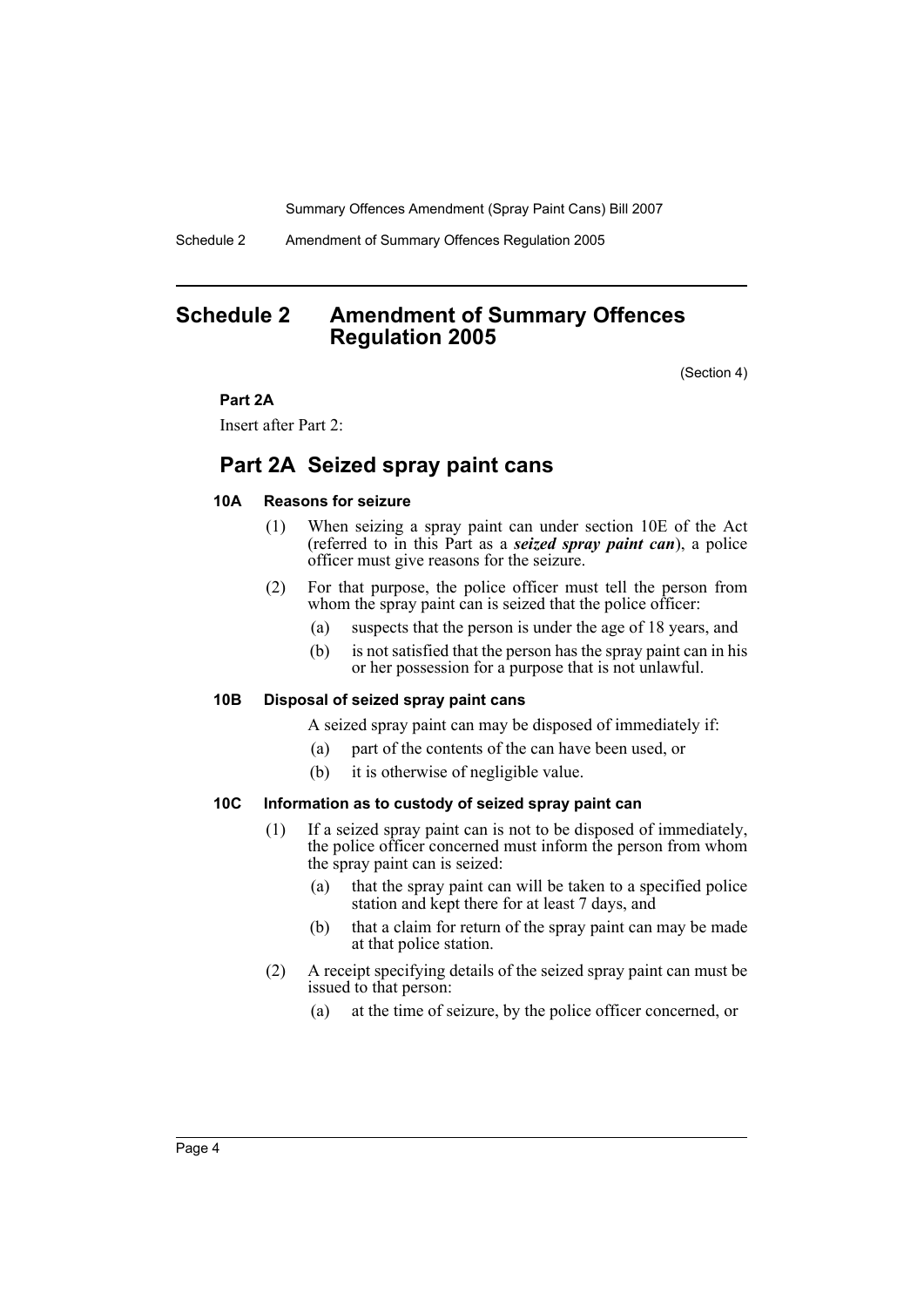(b) at the time the spray paint can is taken to a police station, by any police officer there.

#### **10D Seized spray paint can to be kept at police station**

- (1) A seized spray paint can that is not disposed of immediately must be taken to the appropriate police station and kept there for at least 7 days.
- (2) The appropriate police station is the one to which the person from whom the spray paint can was seized was informed it would be taken.
- (3) A seized spray paint can kept at a police station may be disposed of if a claim for its return under clause 10E is not made within 7 days after the spray paint can was seized.

#### **10E Claim for seized spray paint can**

- (1) A seized spray paint can kept at a police station may be claimed by, and if claimed must be returned to, the person from whom it was seized if:
	- (a) the person establishes that the person was at least 18 years of age at the time of the seizure, or
	- (b) the person establishes that the person had the spray paint can in his or her possession for a purpose that is not unlawful (being a purpose of which the police officer who seized the spray paint can was informed at the time of its seizure).
- (2) If a claim for a seized spray paint can is rejected, the spray paint can must be kept for at least another 7 days (to allow for an application to be made to a court under clause 10F) and may be disposed of if an application under that clause is not made within 7 days after the claim is rejected.
- (3) If an application under clause 10F is made before the seized spray paint can is disposed of, the spray paint can must be kept until the application is determined.